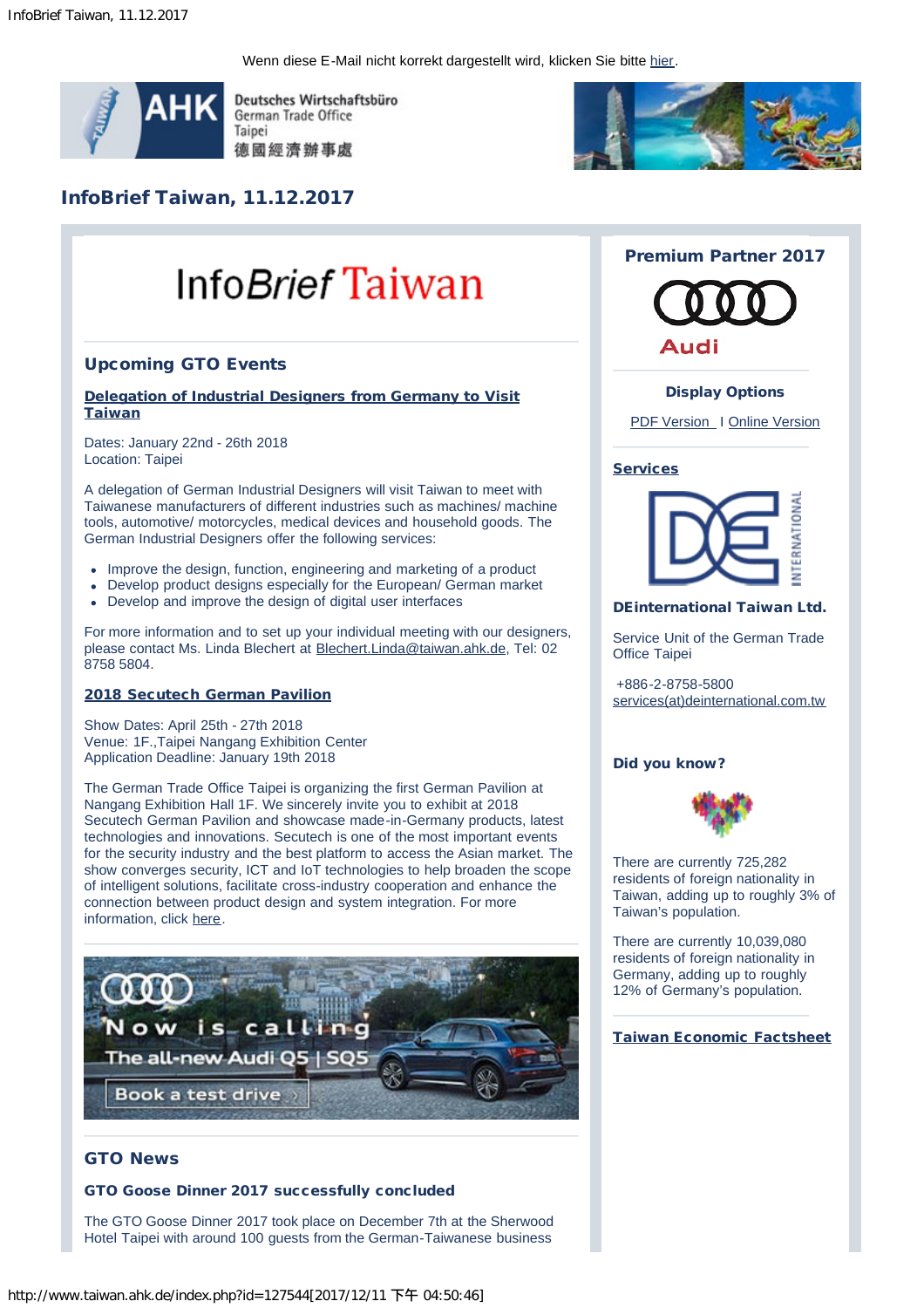community. The event's Lucky Draw activity was able to raise NTD 100,000, which were donated to the Catholic Hua Kang Social Welfare Foundation. The Foundation operates various schools for daytime educational training, adult day services and night time educational services for people with disabilities. You can find more information, as well as photos of the event [here.](http://www.taiwan.ahk.de/news/details/artikel/ntd-100000-raised-for-charity-at-gto-goose-dinner-2017/?cHash=7c0431c86e87dcd9d2d9834948f92ae1)



# Hamburg Port Authority Delegation visits Taiwan

Last week a delegation from Hamburg Port Authority visited Taiwan. In a meeting with the Department of Navigation and Aviation of the Taiwanese Ministry Of Transportation and Communication (MOTC) they discussed topics such as shipping routes between Hamburg and Taiwan, challenges of ultra large container ships and digitization of port management. Members of the delegation included Tino Klemm, CFO of Hamburg Port Authority, Lutz Birke, Head of Port Estate and Maritime Affairs, HPA, as well as Dr. Torsten Sevecke, Director of the Department of Innovation and Port at the Ministry of Economic Affairs, Hamburg City, and Lars Anke, Chief Representative of the Hamburg Liaison Office.

# All-Chamber Winter Happy Hour 2017

On behalf of the Canadian Chamber of Commerce in Taiwan, we would like to invite you to this year's All-Chamber Winter Happy Hour on Thursday, December 14th at the Grand Hyatt Taipei. The event is always well attended and offers a great chance to connect with the Taipei Chamber network in a beautiful and relaxed setting. The entrance fee of NTD 1,100 includes three free drinks and a variety of food. A [registration](https://goo.gl/forms/o7XdWW0jPG8q4v0t2) for the event is recommended.

# Promote your brand in our Trade Fair Guide 2018

We are now accepting applications to purchase exclusive advertisement space to showcase your brand name or preferred advertisement of choice in our new "Trade Fair Guide Germany 2018". It is a 150-page-publication that contains detailed information on all trade fairs taking place in Germany in the coming year. We specifically tailored it to Taiwanese companies interested in the German market. One thousand copies of the booklet will be distributed and circulated among the extensive network of the German Trade Office Taipei. For more information, click [here.](http://www.taiwan.ahk.de/news/details/artikel/promote-your-brand-in-our-publication-and-reach-your-taiwan-audience/?cHash=5b07ad6062528c936436c89d00aad5fa)



# [GTO Event Calendar](http://www.taiwan.ahk.de/fileadmin/ahk_taiwan/Dokumente/InfoBrief/Event_Calendar/upcoming_events_2017_12_11.pdf)

|                     | *******<br><b>GERMAN TRADE OFFICE TAIPEI</b>                                                                                                                                         |                                                      | 29. July, 2016                                            |
|---------------------|--------------------------------------------------------------------------------------------------------------------------------------------------------------------------------------|------------------------------------------------------|-----------------------------------------------------------|
|                     |                                                                                                                                                                                      | <b>UPCOMING EVENTS 2016</b>                          |                                                           |
|                     | -information contained within is subject to change without notice-                                                                                                                   |                                                      |                                                           |
| Date                | Event                                                                                                                                                                                | Location                                             | Contact Person                                            |
|                     | 11. August Workshop; Investment and<br>Trade Opportunity in Germany<br>and Bankin (Bistinese Formers)<br><b>Chiarratal</b>                                                           | Taichung Industry<br>Park Service Center             | Ms. Ania Liao<br>Uso, Anim@taiwan.ahk.de                  |
|                     | 25. August Wind Energy Investment<br>Forum (BoD)                                                                                                                                     | WITCHES 1 Taken                                      | Mr. Reihert Hermann<br>Hetmer Robert @talwar.akit.de      |
|                     | 27. August Taiwan - Germany Roundtable<br>on Vocational Education and<br>Training with Dr. Georg<br>Schütte, State Secretary at the<br>Federal Ministry of Education<br>and Research | German Trade Office<br>Talent                        | Ms Leonie Yang<br>Yang Leonie@talwan.ublude               |
|                     | 31. August - 3. Taipei Int'l Automation<br>September Exhibition (German Pavilion)                                                                                                    | <b>Taipei Nangang</b><br>Fehibition Hall 4F          | Ms. Sonia Wu<br>Sonia.Mustakinterrazional.com.tw          |
|                     | 01. September GTO "Wirtschaftsitzermtlich"<br>September                                                                                                                              | <b>Grand Hyart Hotel</b><br>Talpel                   | Mr. Linda Blackart<br>Retert Industriance shiple          |
| September           | 02. - 07. IFA Bedia (Talwan Pavilion)                                                                                                                                                | Messe Berlin<br>Germany                              | Mr. Wanda Chang<br>Wanda Chang @ delinternational.com, tw |
| September Pavilion) | 02. Oh. Semiron Taiwan Merman.                                                                                                                                                       | J Area, Nangang<br>Fabibition Hall, 1F               | Ms. Sonia Wa<br>Sonia, Mu @ deletterrational.com.tw       |
|                     | 08. September German Taiwanese<br>Semiconductor Forum<br><b>AMSC (STO)</b>                                                                                                           | 1- Floor Main stage.<br>Nangang Exhibition<br>Center | Mr. Robert Herzner<br>Herbiter Robert (Brighton, Jih K.de |
|                     | 13. September Green Building Design Forum<br>6702 Takes Oty Government                                                                                                               | Songshan Cultural<br>and Covation Park               | Mc Linda Rivebert<br>Beckert Linds@taiwan.ahk.de          |

#### [CompanyDirectory Taiwan](http://www.taiwan.ahk.de/publications/companydirectory-taiwan/)



# Info*Brief* Taiwan

Advertise with us

# **Glossary**

|             | <b>DGBAS</b> Directorate General of<br>Budget, Accounting and<br><b>Statistics</b> |
|-------------|------------------------------------------------------------------------------------|
| <b>ECFA</b> | <b>Economic Cooperation</b><br><b>Framework Agreement</b>                          |
| <b>ITRI</b> | <b>Industrial Technology</b><br><b>Research Institute</b>                          |
| <b>MOEA</b> | Ministry of Economic<br><b>Affairs</b>                                             |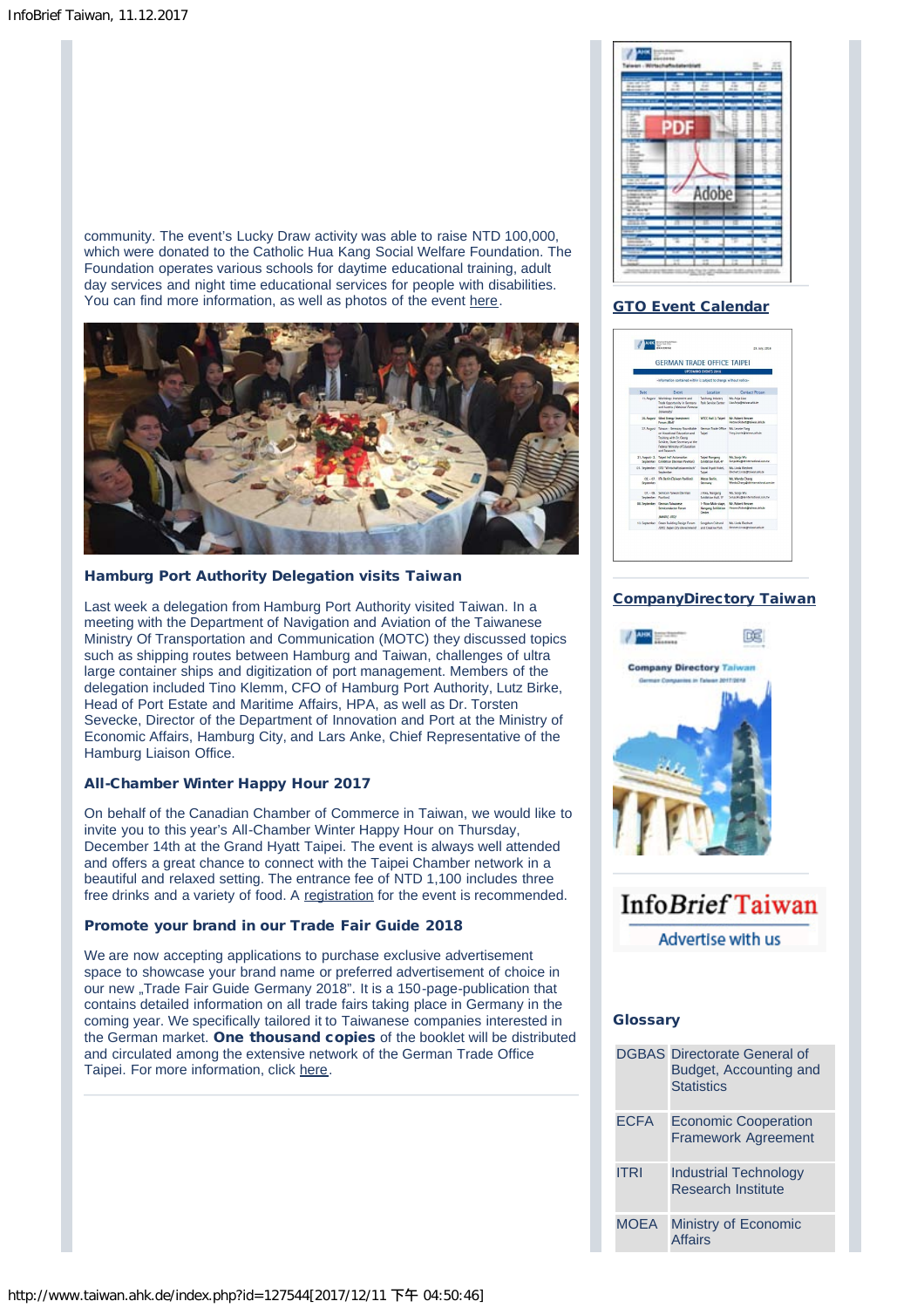# **SCHENKER**



# DEinternational Taiwan Ltd. – Weekly Service introduction

# Business Partner Search

We support you in identifying potential business partners or customers through a matching process that is custom designed to your requirements. We establish contact with relevant companies, verify if the basic prerequisites are given and if there is an interest in cooperation. To do so we go through several steps:

- Creation of a custom questionnaire for potential customers or business partners. We translate and publish your company's profile on websites of relevant organizations of your business sector.
- First screening and contact of interested parties
- Selection of suitable companies and in-depth interviews
- Final report with full details of prospective future partners



# GTAI News

# Taiwan counts on extensive digitalization

# Basis for market competitiveness / Focus on speed and security of information / By Juergen Maurer

Taipei (GTAI) – Government programs and initiatives to strengthen the digital hardware and software infrastructure of Taiwan are counting on digitalization to advance the economic and social development of the island. This can both help the local information and communication sector, as well as strengthen Taiwan's international reputation as a high-tech hub. The main focus of these government programs includes broadband expansion, comprehensive access, as well as high information security. ([GTAI,](https://www.gtai.de/GTAI/Navigation/DE/Trade/Maerkte/suche,t=taiwan-setzt-auf-umfassende-digitalisierung,did=1814810.html) 13.11.2017)



# Economic News

# Taiwan's forex reserves hit new high in November

Taiwan's foreign exchange reserves increased significantly by USD 2.68bn in

| <b>MOF</b>  | Ministry of Finance                                               |
|-------------|-------------------------------------------------------------------|
| <b>MOFA</b> | Ministry of Foreign Affairs                                       |
| <b>MOI</b>  | Ministry of the Interior                                          |
| <b>MOST</b> | Ministry of Science and<br>Technology                             |
|             | <b>TAITRA Taiwan External Trade</b><br><b>Development Council</b> |
| <b>TSMC</b> | <b>Taiwan Semiconductor</b><br><b>Manufacturing Company</b>       |

Note: All figures are in US Dollar and originate from the newspaper articles or have been converted according to the current exchange rate.

# [Did you miss an edition of](http://www.taiwan.ahk.de/?id=23713#254615) [our InfoBrief?](http://www.taiwan.ahk.de/?id=23713#254615)



# [Contact Person](mailto:yuan.david@taiwan.ahk.de)



David Yuan Assistant Manager Media & **Communications** Tel.: +886-2-8758-5805 [yuan.david\(at\)taiwan.ahk.de](mailto:yuan.david@taiwan.ahk.de)

# [QR Code](http://www.taiwan.ahk.de/newsletter-selection/newsletter-subscription-de)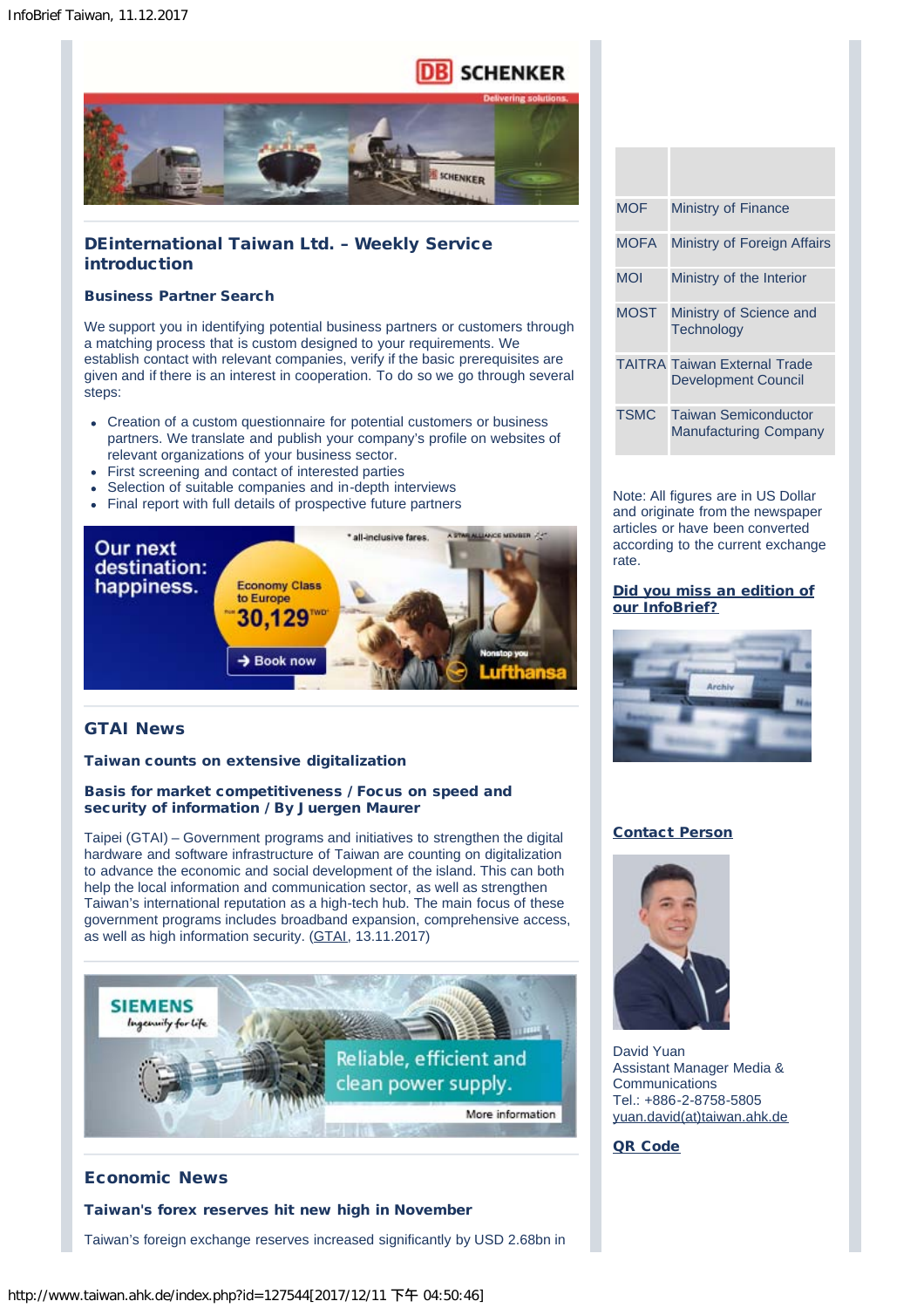November and totaled USD 450.47bn at the end of the month. According to Harry Yen, head of the central bank's department of foreign exchange, the rise can mainly be attributed to higher investment returns from the bank's asset management, as the Euro, which is part of the bank's asset portfolio, appreciated against the US-Dollar. November was the eighth consecutive month this year, in which Taiwan's foreign exchange reserves increased. [\(Focus Taiwan](http://focustaiwan.tw/news/aeco/201712050022.aspx), 05.12.2017)

#### Taiwan's taxation regime earns plaudits from EU

On December 5th, the EU Code of Conduct Group released its review results on 92 countries and territories, measuring their proper handling of fair taxation and taxation transparency. Taiwan's taxation regime was generally commended, and Taiwan was not included in the group's List of Noncooperative Jurisdictions for Tax Purposes. Taiwan's Ministry of Finance issued in a statement that Taiwan will continue collaborating with countries around the world to promote information transparency and measures against taxation avoidance. [\(Taiwan News,](https://www.taiwannews.com.tw/en/news/3315257) 07.12.2017)





# Environment and Green Technologies

#### Siemens Gamesa expands in Taiwan

Siemens Gamesa Renewable Energy, a leader in the worldwide offshore energy market, opened its new office in Taipei last week, as it sees great potential in the emerging Taiwanese renewable energy market. The new presence will enhance the company's proximity to customers in Taiwan and the East Asian region. The German company has recently signed a memorandum of understanding with the Taiwan International Ports Corporation to examine the suitability of the Taichung harbor for production, office spaces and transportation in connection with offshore wind energy projects. [\(Finanzen.net,](http://www.finanzen.net/nachricht/aktien/siemens-gamesa-prueft-mit-taiwans-tipc-windernergieprojekte-5852520) 06.12.2017)

#### Tainan aims for circular economy leadership

Last Monday, the Tainan City Government hosted the 2017 Tainan-ECCT Low Carbon City & Circular Economy Conference. Besides the European Chamber of Commerce Taiwan (ECCT), the conference hosted speakers from companies like STMicroelectronics Taiwan, Atlas Copco, Grundfos and Robert Bosch Taiwan. Deputy Mayor of Tainan, Chang Chen-yuan, pointed out that the city wants to push forward and be a model in the development of the circular economy by following, amongst other things, a plan to turn food waste into fertilizers and biogas. Tainan has already reached a recycling rate of 52% this year. [\(China Post](https://chinapost.nownews.com/20171205-166210), 05.12.2017)

#### Taipower plans to transform deserted Nuclear Power Plant

On Sunday, Taipower spokesman Lin Te-fu made a statement that Taiwan's Fourth Nuclear Power Plant could be turned into a green-power facility that includes wind turbines, solar panels and fire-powered generators. The power plant, located in Gongliao district in New Taipei City, currently remains without purpose, as construction was halted in 2014. Lin said that an "initial draft plan" for transforming the facility already existed and that the decision making on how to proceed further now remained with the Cabinet. ([Focus Taiwan](http://focustaiwan.tw/news/aeco/201712100015.aspx), 10.12.2017)



Scan this QR-Code with your smartphone to subscribe to the InfoBrief Taiwan.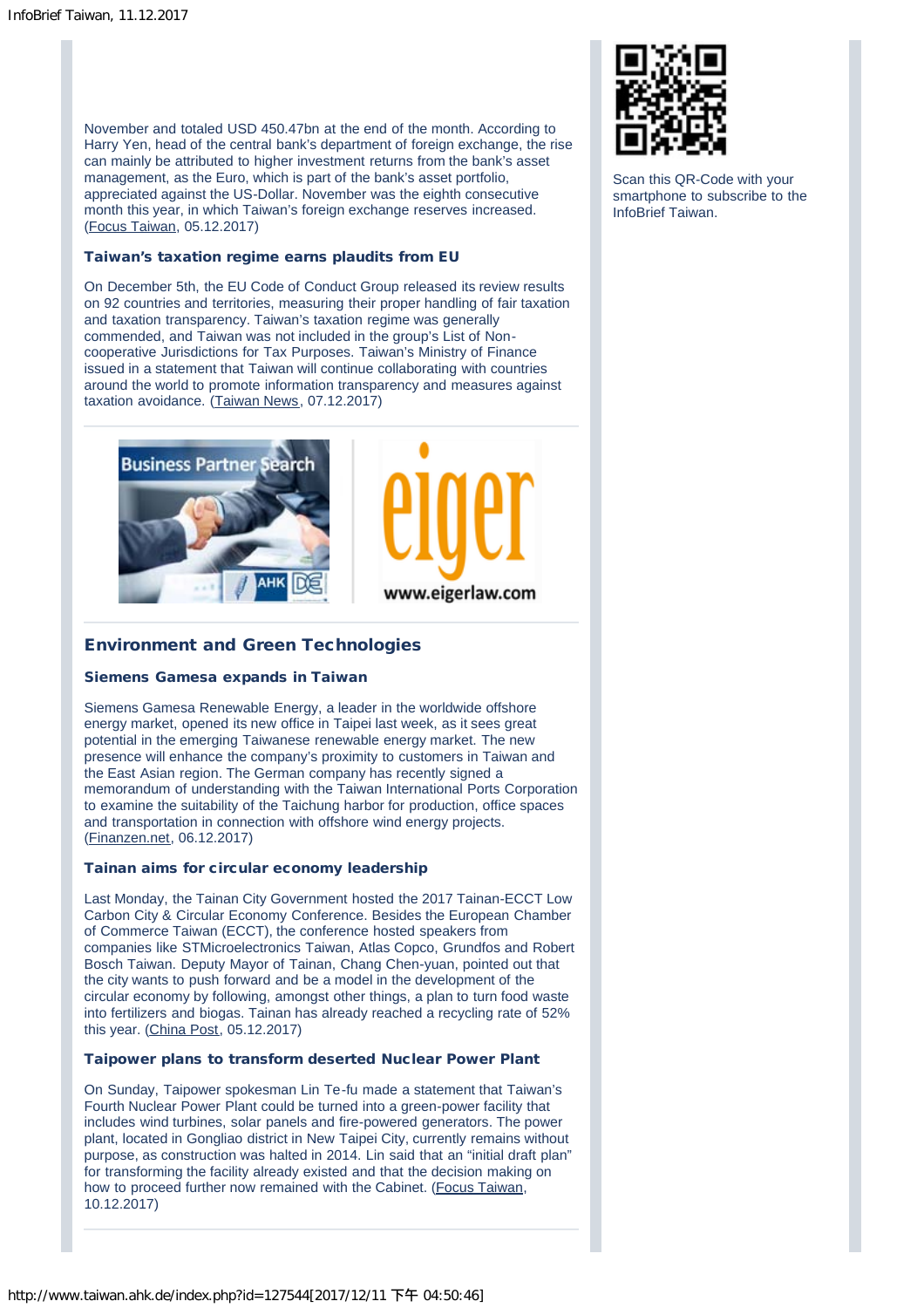# Companies and Industries

#### Hon Hai, Intel, APT unveil edge computing platform

On December 5th, Taiwan's Hon Hai Precision Industry Co. (Foxconn), Asia Pacific Telecom Co. (APT), and American company Intel Corp., jointly unveiled their new multi-access edge computing (MEC) platform and facial recognition technology, as the result of their collaborative efforts in 5G technology solutions. Hon Hai participated in the platform's development with Intel and is in charge of sensor manufacturing for facial recognition technology, while APT provides network connectivity. The new technology aims to create smarter shopping experience in department stores, smart security for home and companies, smart medical services and more. ([Taipei Times,](http://www.taipeitimes.com/News/biz/archives/2017/12/06/2003683486) 06.12.2017)

#### Taiwan's Everlight to brighten streets in South India

Starting from next year, Everlight Electronics Co., Taiwan's largest LED components and lightning products manufacturer, will start providing LED street lamps in southern states in India. In the course of the next 2 to 3 years, the company will install up to 100,000 street lamps. After having left the Indian market earlier, Everlight's return will make the country its 6th international market after the Philippines, Thailand, Vietnam, Indonesia and Cambodia. [\(Taiwan News,](https://www.taiwannews.com.tw/en/news/3311545) 05.12.2017)

# Other News

#### MOST and Microsoft sign MoU

Taiwan's Ministry of Science and Technology (MOST) recently entered a strategic partnership with American company Microsoft to develop Artificial Intelligence (AI) and related technologies. The move is evidence of Taiwan's goal to be a front runner in high tech industry, as the world moves into the age of Internet of Things (IoT) and AI. The Memorandum of Understanding (MoU) with Microsoft comes after a pledge by the MOST to invest USD 133m over the next four years into cultivating new talent to further development of AI and related industries. ([Taiwan News,](https://www.taiwannews.com.tw/en/news/3314857) 07.12.2017)

#### 2017 Information Technology Month

Taipei's World Trade Center will host an exhibition between December 6th and 11th as part of the 2017 Information Technology Month, which is likely to draw up to a million visitors. The event will feature a variety of new products focusing on Artificial Intelligence and facial recognition technology, including smart home appliances, 3D printers, computers, cameras, smartphones, TVs, self-driving vehicles, drones and robots from both local and international producers. For the Taipei exhibition alone, 92,000 visitors are expected. [\(Taiwan News,](https://www.taiwannews.com.tw/en/news/3313514) 05.12.2017)

## Follow us on:



#### Subscribe / Unsubscribe:

If you wish to no longer receive our newsletter, please click [here.](http://www.taiwan.ahk.de/newsletter-selection/newsletter-subscription-de) If this newsletter was forwarded to you and you wish to sign up, please click [here.](http://www.taiwan.ahk.de/newsletter-selection/newsletter-subscription-de)

# Imprint:

Publisher: German Trade Office Taipei International Trade Bldg., 19F-9, No. 333, Keelung Rd., Sec. 1, Taipei 11012, Taiwan Tel.: +886-2-8758-5800, Fax: +886-2-8758-5833, [info\(at\)taiwan.ahk.de](mailto:info@taiwan.ahk.de)

#### Advertisements:

DEinternational Taiwan Ltd., Vertriebsgesellschaft des Deutschen Wirtschaftsbüro Taipei International Trade Bldg., 19F-10, No. 333, Keelung Rd., Sec. 1, Taipei 11012, Taiwan